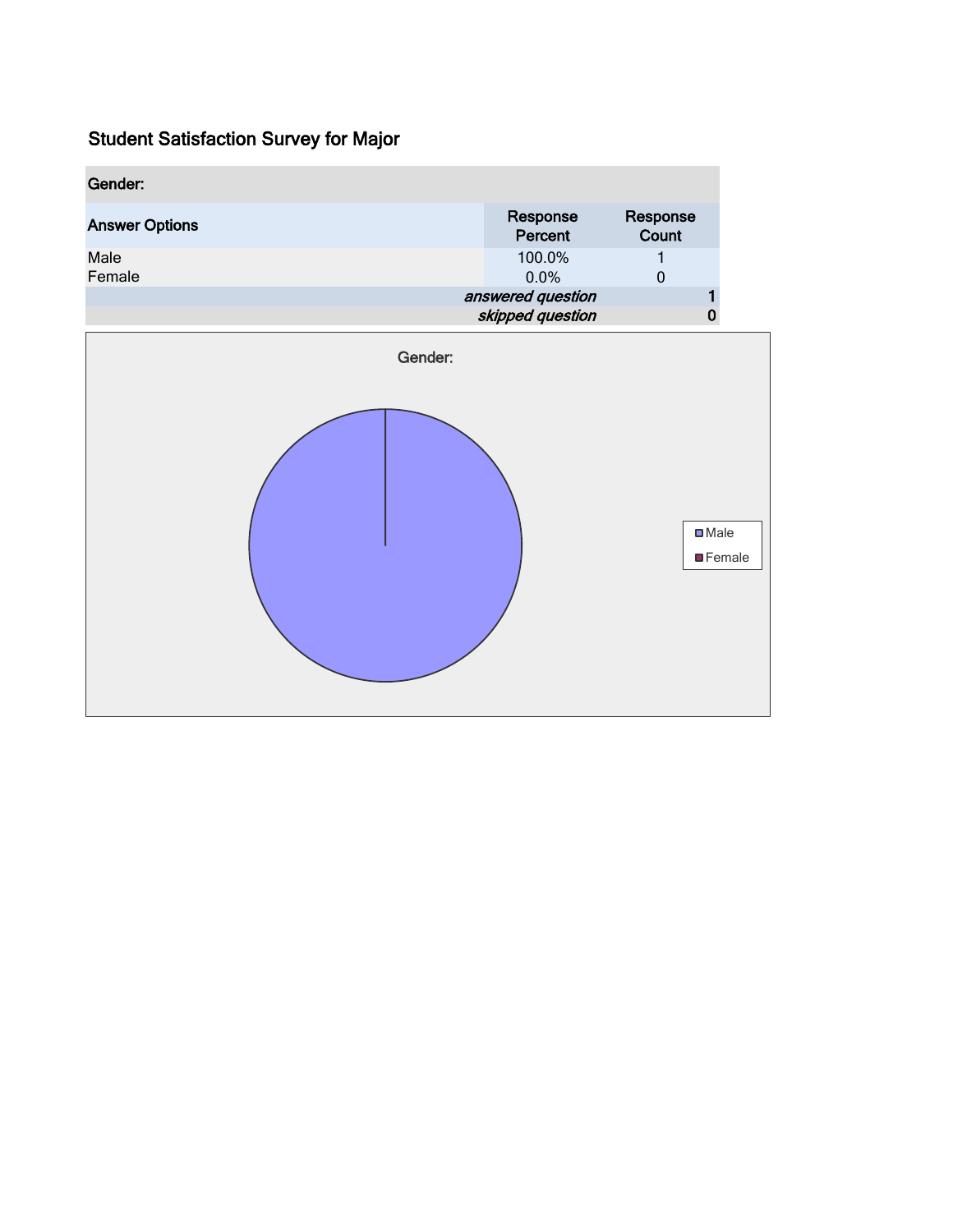| Campus:               |                     |                   |
|-----------------------|---------------------|-------------------|
| <b>Answer Options</b> | Response<br>Percent | Response<br>Count |
| National              | 0.0%                | 0                 |
| Chuuk                 | 0.0%                | 0                 |
| Kosrae                | 0.0%                | 0                 |
| Pohnpei               | 100.0%              |                   |
| Yap                   | $0.0\%$             | 0                 |
|                       | answered question   |                   |
|                       | skipped question    |                   |

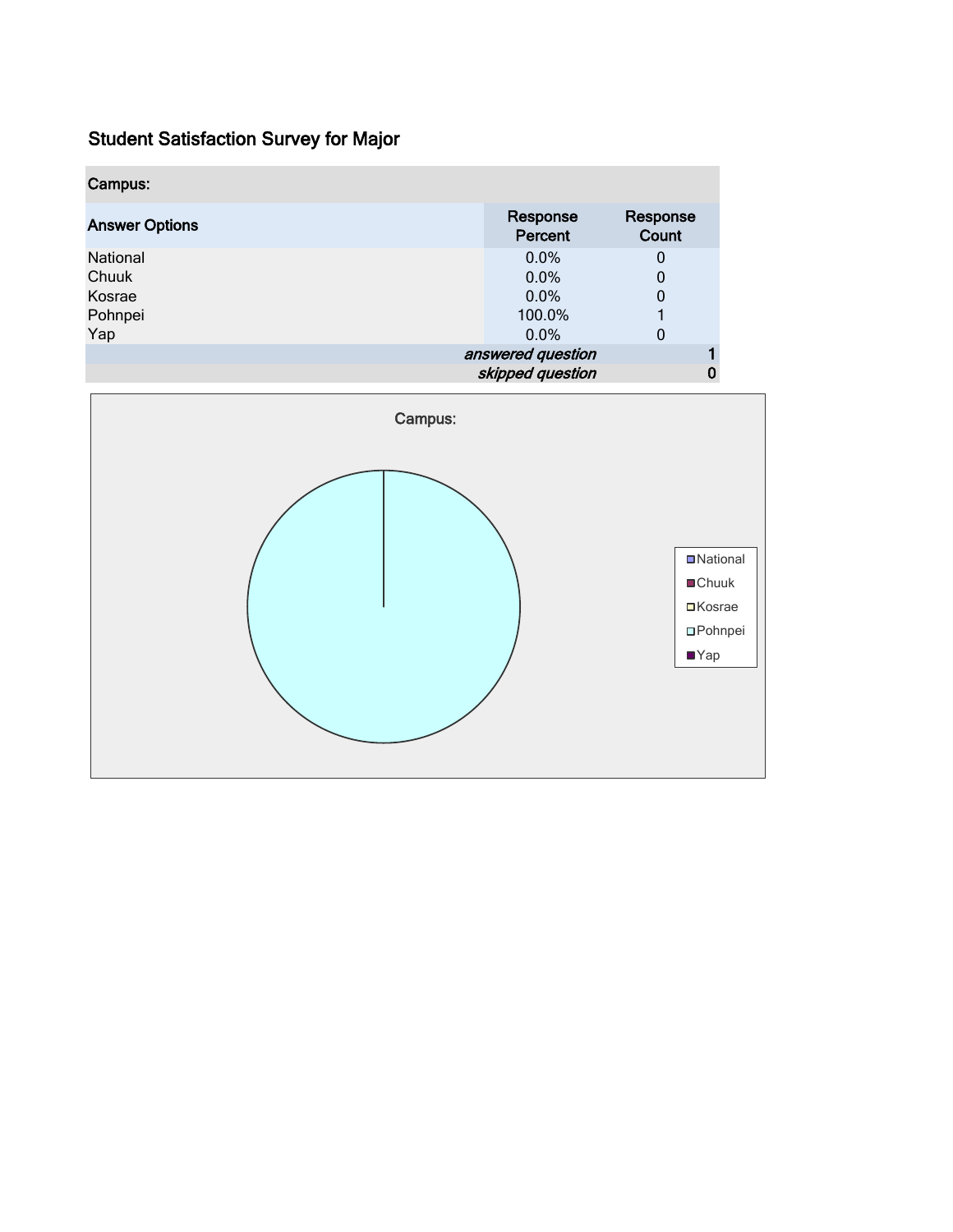| wajor:<br>Associate of Science (A.S.) |                                           |                            |                                   |                                              |                                                 |                                                              |           |                             |                                         |                                                    |                          |              |                                                          |                   |                        |
|---------------------------------------|-------------------------------------------|----------------------------|-----------------------------------|----------------------------------------------|-------------------------------------------------|--------------------------------------------------------------|-----------|-----------------------------|-----------------------------------------|----------------------------------------------------|--------------------------|--------------|----------------------------------------------------------|-------------------|------------------------|
| <b>Answer Options</b>                 | Ag. & Nat. Res.<br>Management             | Agriculture                | <b>Business</b><br>Administration | Computer<br>Information<br><b>Systems</b>    | <b>Hospitality and</b><br>Tourism<br>Management | <b>Marine Science</b>                                        | Nursing   | <b>Public Health</b>        | Teacher Education -<br>Elementary       | <b>Response Count</b>                              |                          |              |                                                          |                   |                        |
| Majors:                               | $\Omega$                                  |                            |                                   |                                              |                                                 |                                                              | $\Omega$  |                             | $\Omega$                                |                                                    |                          |              |                                                          |                   |                        |
| Associate of Arts (A.A.)              | <b>Health Career</b>                      |                            | Micronesian                       | <b>Teacher</b>                               |                                                 |                                                              |           |                             |                                         |                                                    |                          |              |                                                          |                   |                        |
| <b>Answer Options</b>                 | Opportunities<br>Program                  | <b>Liberal Arts</b>        | <b>Studies</b>                    | Preparation                                  | <b>Response Count</b>                           |                                                              |           |                             |                                         |                                                    |                          |              |                                                          |                   |                        |
| Majors:                               | $\Omega$                                  | $\Omega$                   | <sup>n</sup>                      | $\Omega$                                     | $\sqrt{2}$                                      |                                                              |           |                             |                                         |                                                    |                          |              |                                                          |                   |                        |
| Associate of Applied Science (A.A.S.) |                                           |                            |                                   |                                              |                                                 |                                                              |           |                             |                                         |                                                    |                          |              |                                                          |                   |                        |
| <b>Answer Options</b>                 | <b>Building</b>                           | Electronics                | Telecommunication                 | <b>Response Count</b>                        |                                                 |                                                              |           |                             |                                         |                                                    |                          |              |                                                          |                   |                        |
|                                       | Technology<br>$\Omega$                    | Technology                 |                                   |                                              |                                                 |                                                              |           |                             |                                         |                                                    |                          |              |                                                          |                   |                        |
| Majors:                               |                                           |                            |                                   |                                              |                                                 |                                                              |           |                             |                                         |                                                    |                          |              |                                                          |                   |                        |
| Certificate of Achievement (C.A.)     |                                           |                            |                                   |                                              |                                                 |                                                              |           |                             |                                         |                                                    |                          |              |                                                          |                   |                        |
| <b>Answer Options</b>                 | Agriculture and<br><b>Food Technology</b> | <b>Basic Public Health</b> | Bookkeeping                       | <b>Building</b><br>Maintenance and<br>Repair | Cabinet<br>Making/Furniture<br>Making           | <b>Career Education:</b><br><b>Motor Vehicle</b><br>Mechanic | Carpentry | Construction<br>Electricity | Electronic<br>Engineering<br>Technology | <b>Health Assistant</b><br><b>Training Program</b> | <b>Nursing Assistant</b> | Conditioning | Refrigerator and Air Secretarial Science Trial Counselor |                   | <b>Response Count</b>  |
| Majors:                               | $\overline{0}$                            | $\Omega$                   | $\mathbf{0}$                      | $\mathbf{0}$                                 |                                                 | $\Omega$                                                     | $\Omega$  | $\Omega$                    | $\overline{0}$                          | $\Omega$                                           | $\Omega$                 | $^{\circ}$   | $\Omega$                                                 | $^{\circ}$        | $\mathbf{1}$           |
| Third-Year Certificate (T.Y.C)        |                                           |                            |                                   | Teacher                                      |                                                 |                                                              |           |                             |                                         |                                                    |                          |              |                                                          |                   |                        |
| <b>Answer Options</b>                 | Accounting                                | <b>General Business</b>    | <b>Public Health</b>              | Preparation -<br>Elementary                  | <b>Response Count</b>                           |                                                              |           |                             |                                         |                                                    |                          |              |                                                          |                   |                        |
| Majors:                               | $\overline{0}$                            | $\Omega$                   | $\mathbf{0}$                      | $\Omega$                                     | $\overline{0}$                                  |                                                              |           |                             |                                         |                                                    |                          |              |                                                          |                   |                        |
| Bachelor of Arts (B.A.)               |                                           |                            |                                   |                                              |                                                 |                                                              |           |                             |                                         |                                                    |                          |              |                                                          |                   |                        |
| <b>Answer Options</b>                 | Elementary<br>Education                   | <b>Response Count</b>      |                                   |                                              |                                                 |                                                              |           |                             |                                         |                                                    |                          |              |                                                          |                   |                        |
| Majors:                               | $\Omega$                                  |                            |                                   |                                              |                                                 |                                                              |           |                             |                                         |                                                    |                          |              |                                                          |                   |                        |
|                                       |                                           |                            |                                   |                                              |                                                 |                                                              |           |                             |                                         |                                                    |                          |              |                                                          |                   | <b>Question Totals</b> |
|                                       |                                           |                            |                                   |                                              |                                                 |                                                              |           |                             |                                         |                                                    |                          |              |                                                          | answered question |                        |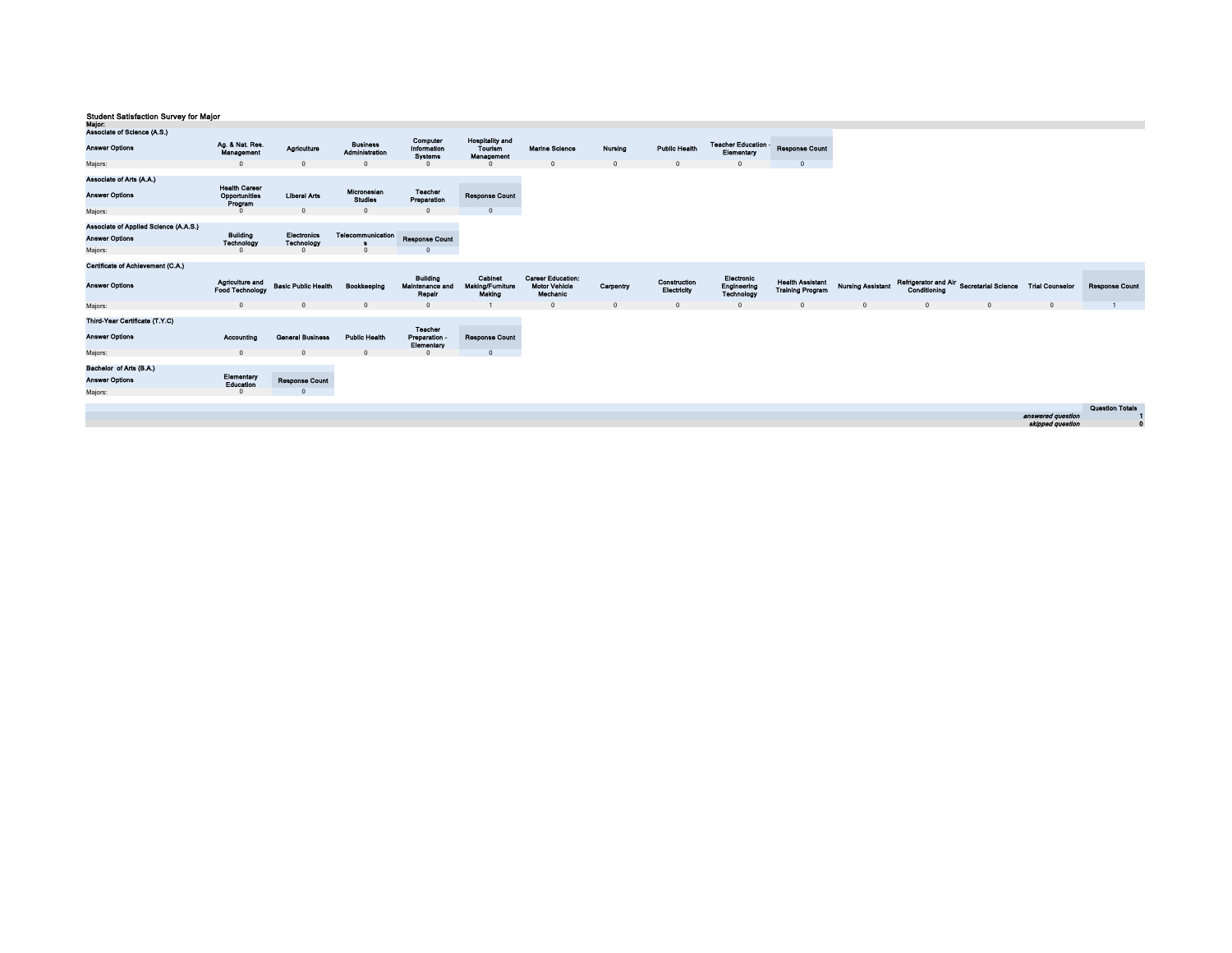| <b>State of Origin:</b>                                     |                                         |                             |  |  |
|-------------------------------------------------------------|-----------------------------------------|-----------------------------|--|--|
| <b>Answer Options</b>                                       | Response<br>Percent                     | Response<br>Count           |  |  |
| Chuuk<br>Kosrae<br>Pohnpei<br>Yap<br>Other (please specify) | $0.0\%$<br>$0.0\%$<br>100.0%<br>$0.0\%$ | $\mathbf{0}$<br>0<br>0<br>0 |  |  |
|                                                             | answered question<br>skipped question   |                             |  |  |